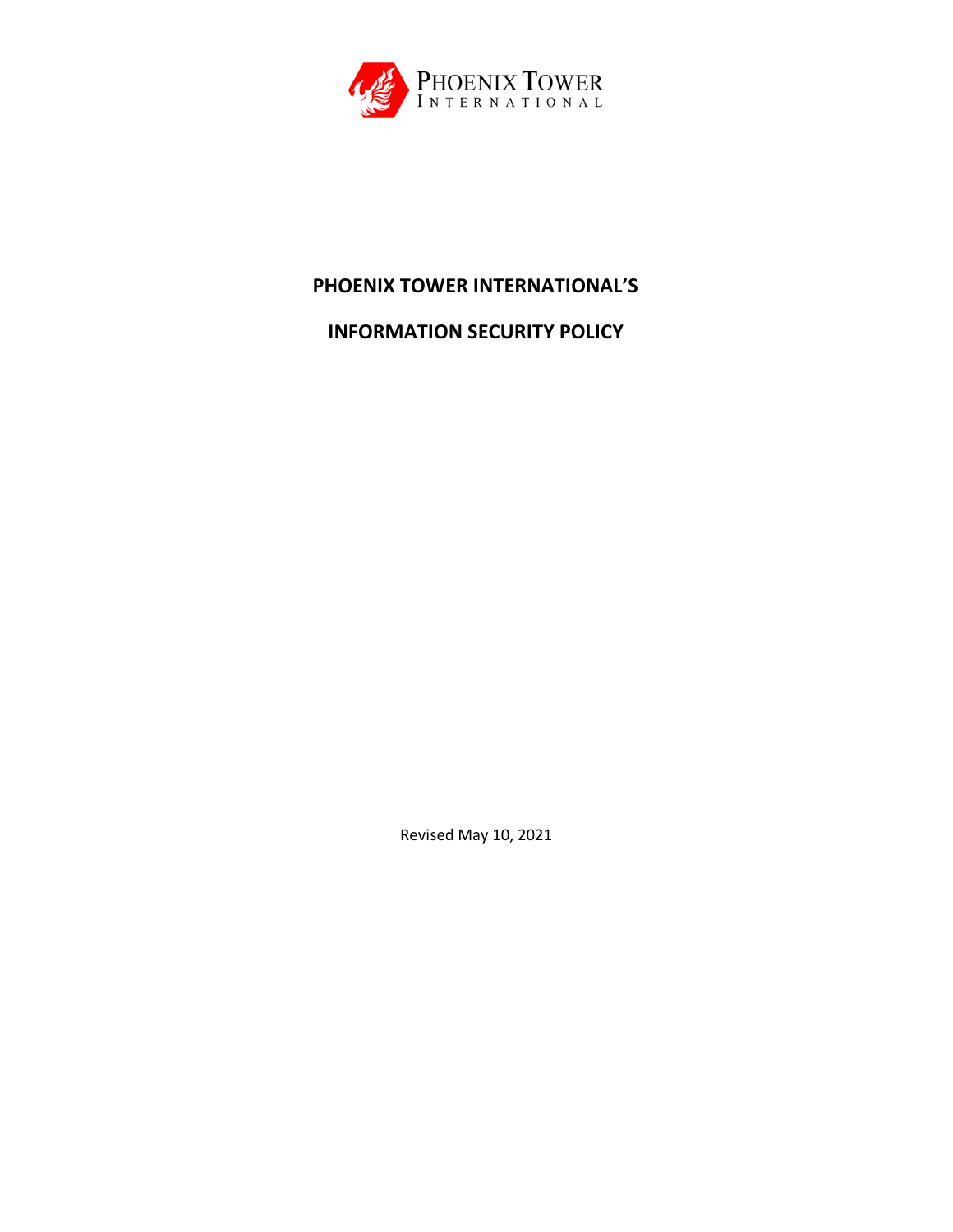

# Contents

| 1.             |  |
|----------------|--|
|                |  |
|                |  |
|                |  |
|                |  |
|                |  |
|                |  |
|                |  |
|                |  |
|                |  |
| 2.             |  |
|                |  |
|                |  |
|                |  |
| $\mathbf{3}$ . |  |
|                |  |
|                |  |
|                |  |
|                |  |
|                |  |
|                |  |
| 4.             |  |
| 5.             |  |
|                |  |
|                |  |
| 6.             |  |
|                |  |
|                |  |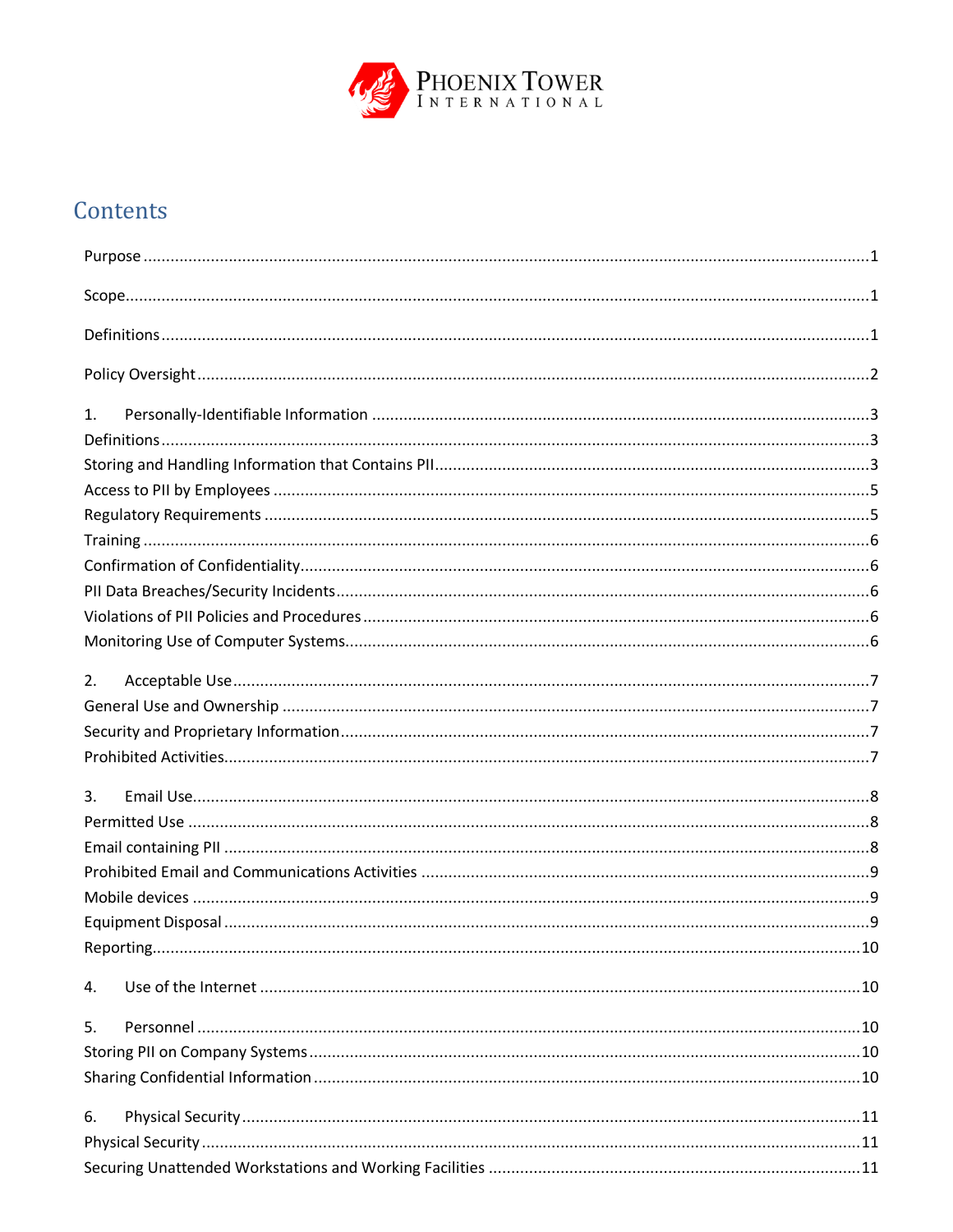

 $ii | P \text{age}$ 

Phoenix Tower Confidential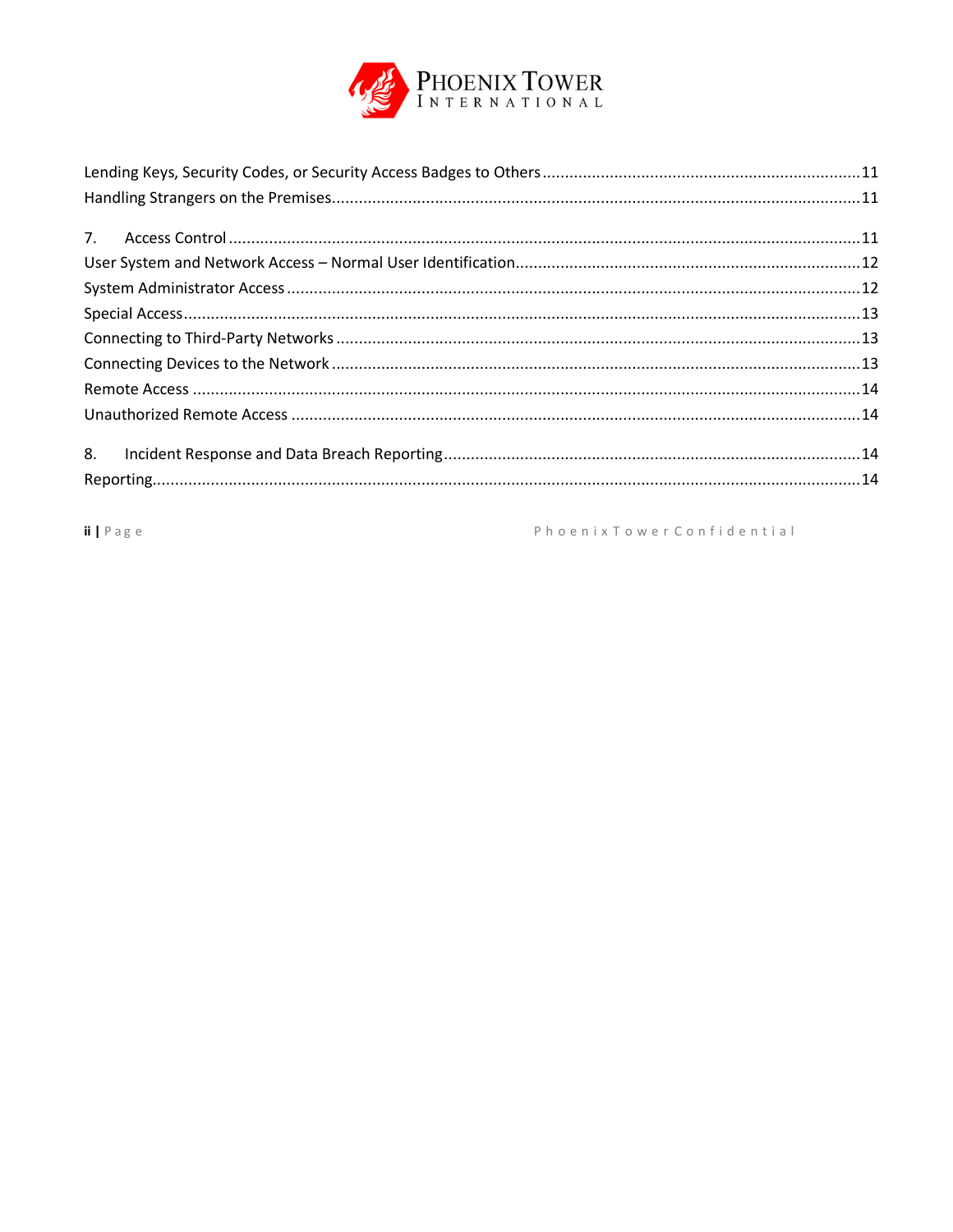

#### **Purpose**

<span id="page-3-0"></span>Phoenix Tower US Holdings, L.P. and its subsidiaries and affiliates worldwide (collectively "PTI," "Phoenix Tower" or "Company"), are committed to protecting information security and continued learning and improvement, as set forth in this Information Security Policy (the "Policy"). The scope of this Policy is intended to be comprehensive and will include Company requirements for the security and protection of PTI assets, including Personally Identifiable Information ("PII"), throughout the Company and its approved vendors both on and off work premises. All Employees must review and follow the information contained in this Policy.

#### **Scope**

<span id="page-3-1"></span>This Policy appliesto all Phoenix Tower Employees and vendors who support or interact with Phoenix Tower and its information assets. Each section of this Policy applies to specific aspects of PTI's information security program.

#### **Definitions**

- <span id="page-3-2"></span>• **Confidential Information:** all material, non-public, business-related information, written or oral, whether or not it is marked as such, relating to such matters as business strategy, processes, financials, marketing plans, contracts, and/or technology. Examples include:
	- o Contracts, both executed and in draft form;
	- o Marketing materials under development; or
	- o Sales or revenue projections.
- **Information Security:** the processes and methodologies that are designed and implemented to protect print, electronic, or any other form of confidential, private, or sensitive information or data from unauthorized access, use, misuse, disclosure, destruction, modification, or disruption.
- **Employee:** an identified or identifiable natural person who is acting as a PTI director, officer, team member, Employee, contractor, or consultant, whether full time or part-time, on a temporary or permanent basis.
- **End User Facing Devices:** any technology tool or device used by a PTI Employee to store information or access PTI systems, including email. Examples of End User Facing Devices include computers, laptops, smart phones, external hard drives, and USB storage.
- **Personally Identifiable Information ("PII"):** any data that could potentially identify a specific individual, such as name, email, financial information, social security number, passport number, etc.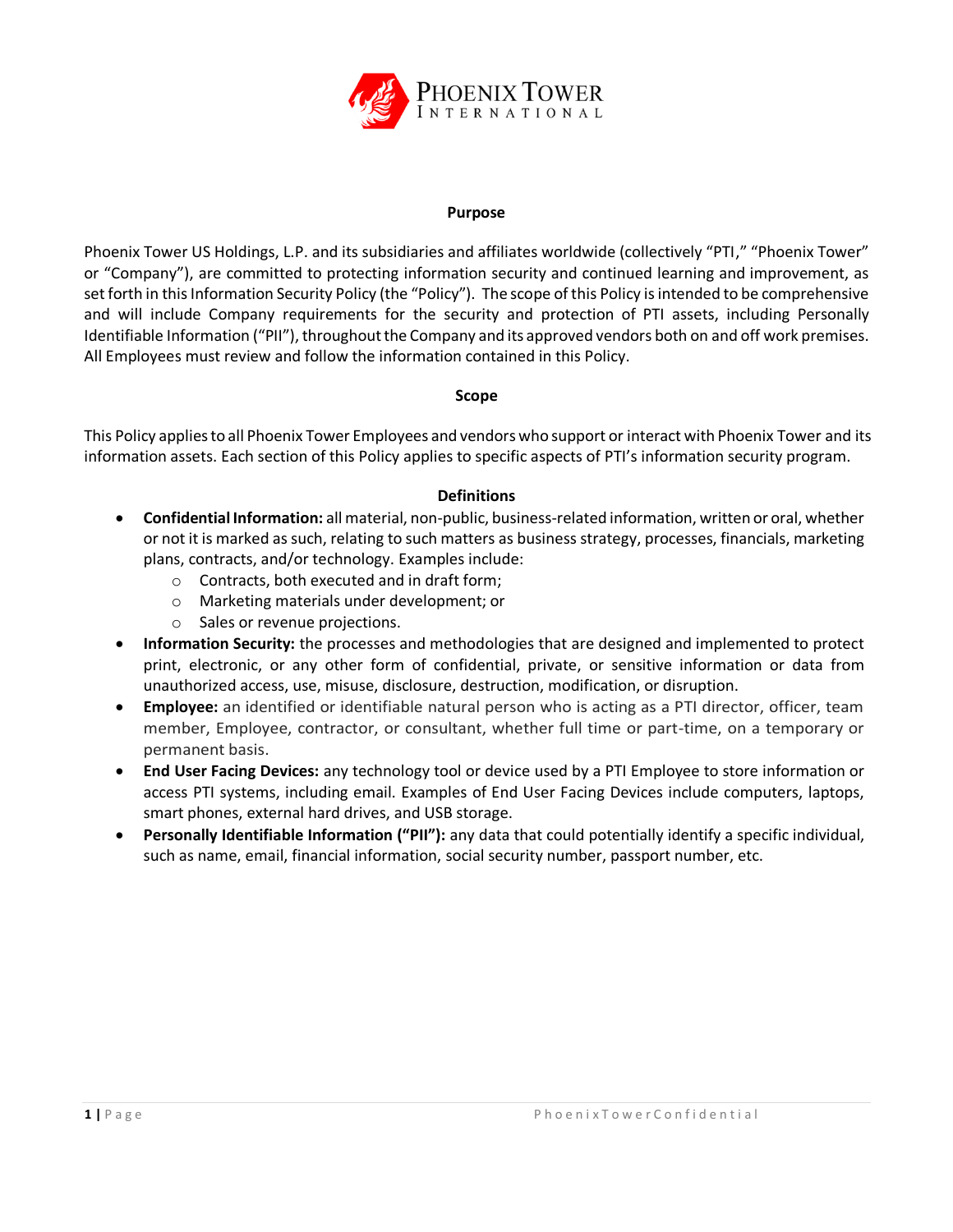

# **Policy Oversight**

<span id="page-4-0"></span>Phoenix Tower regards Information Security as one of the most important aspects of its business.

- Phoenix Tower senior management will lead by example by ensuring information security is given a high priority in all current and future business activities and initiatives.
- This Policy and each of its appendices will be reviewed annually by the Global General Counsel to ensure that they are relevant and up-t- date and revised, as necessary, to ensure they are adequate in light of evolving legal obligations, technology and business needs.
- Management will communicate policy revisions to all staff by various means, such as electronic updates, briefings, training, newsletters, etc.

To meet or exceed these objectives, the following practices have been put into place:

- Employees sign a notice of receipt, review, and acknowledgement of the Information Security Policy when hired.
- Staff awareness will be periodically reinforced in order for information security issues to be top ofmind.
- Individual training in Information Security is mandatory beginning with Employee onboarding, with any technical training being appropriate to the responsibilities of the job function. Where staff change jobs or functions, their Information Security needs must be re-assessed and any new training provided as a priority.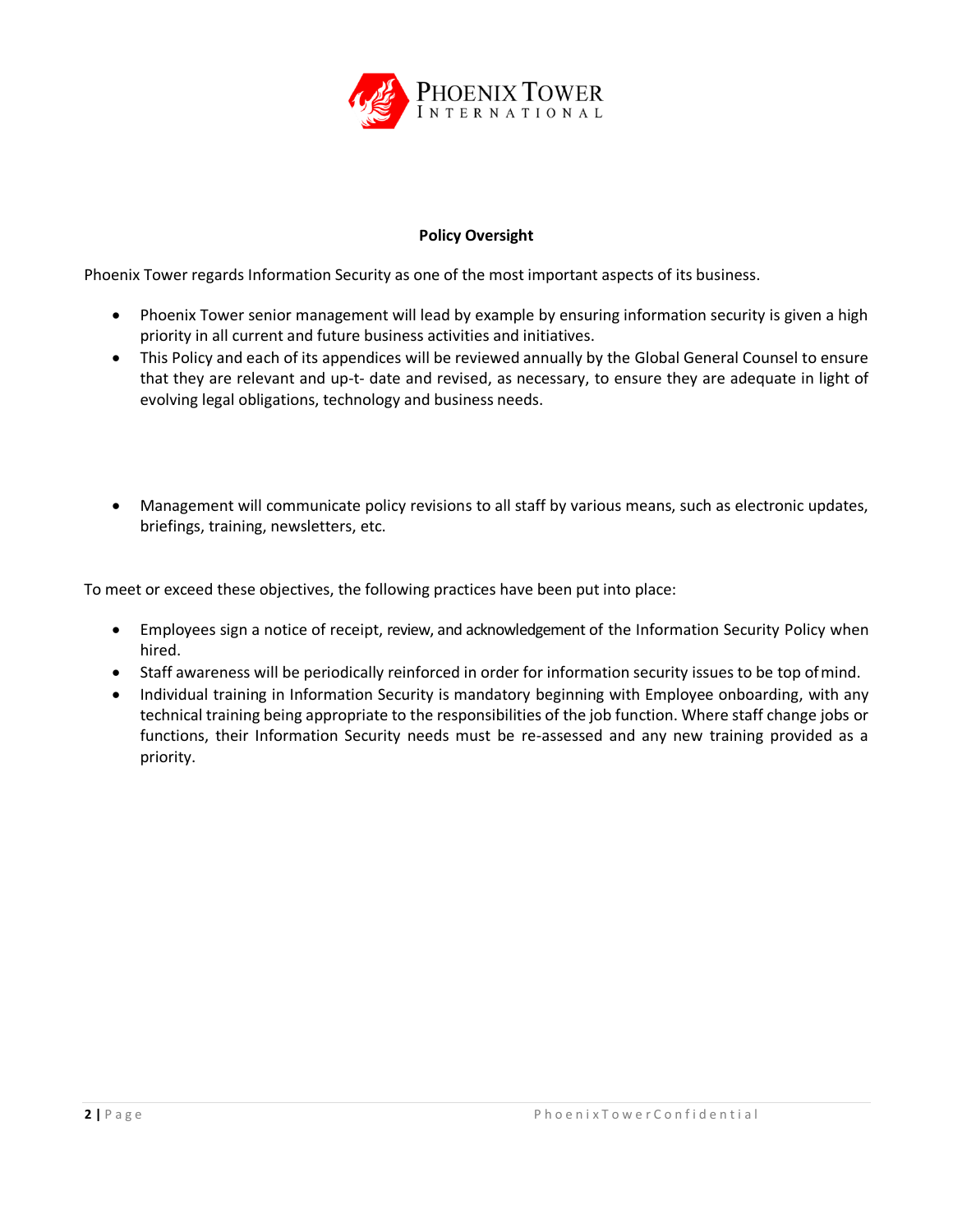

#### <span id="page-5-0"></span>**1. Personally-Identifiable Information**

This section is intended to guide the protection of PII collected from Landlords, Tenants, sales leads, and Employees, and it will help Employees determine what information can be disclosed to non-Employees, as well as the relative sensitivity of information that will not be disclosed outside of Phoenix Tower without proper authorization.

# <span id="page-5-1"></span>*Definitions*

Phoenix Tower recognizes its need to maintain the confidentiality of PII and understands that such information is unique to each individual and is generally limited to data that is relevant and necessary for its purposes. The PII covered by this Policy may come from various types of individuals performing tasks on behalf of the Company and includes Employees, applicants, independent contractors, and any PII maintained on its customer base. PII includes all identifiable information about Landlords, Tenants, sales leads, and Employees:

- Personal contact information (phone numbers, addresses, etc.);
- Social Security Numbers (or their equivalent issued by governmental entities outside the United States);
- Taxpayer Identification Numbers (or their equivalent issued by governmental revenue entities outside the United States);
- Employer Identification Numbers (or their equivalent issued by government entities outside the United States);
- State or foreign driver's license numbers or copies of identification cards;
- Passport numbers or copies of passports;
- Dates of birth;
- Corporate or individually held credit or debit transaction card numbers (including PIN or access numbers) maintained in organizational or approved vendor records; or
- PTI or business partners' banking account information.

PII may reside in hard copy or electronic records; both forms of PII fall within the scope of this Policy.

#### <span id="page-5-2"></span>*Storing and Handling Information that Contains PII*

#### *Electronic PII*

PII can be saved electronically by a variety of methods and on a variety of End User Facing devices, included but not limited to the following:

- Mobile computing devices (i.e. laptops, smartphones, tablets, computers, PDAs,etc.).
- E-mail, internet and instant message programs that store, process or transmitdata.
- Removable electronic media, such as USB drives, CD drives, external hard-drives, etc., should only be used for non-sensitive PII. Sensitive PII, such as Social Security Numbers, Passport information, and banking or other financial data should not be saved on removable electronic media.
- Local and Cloud PTI-owned servers.
- Third party cloud-based servers.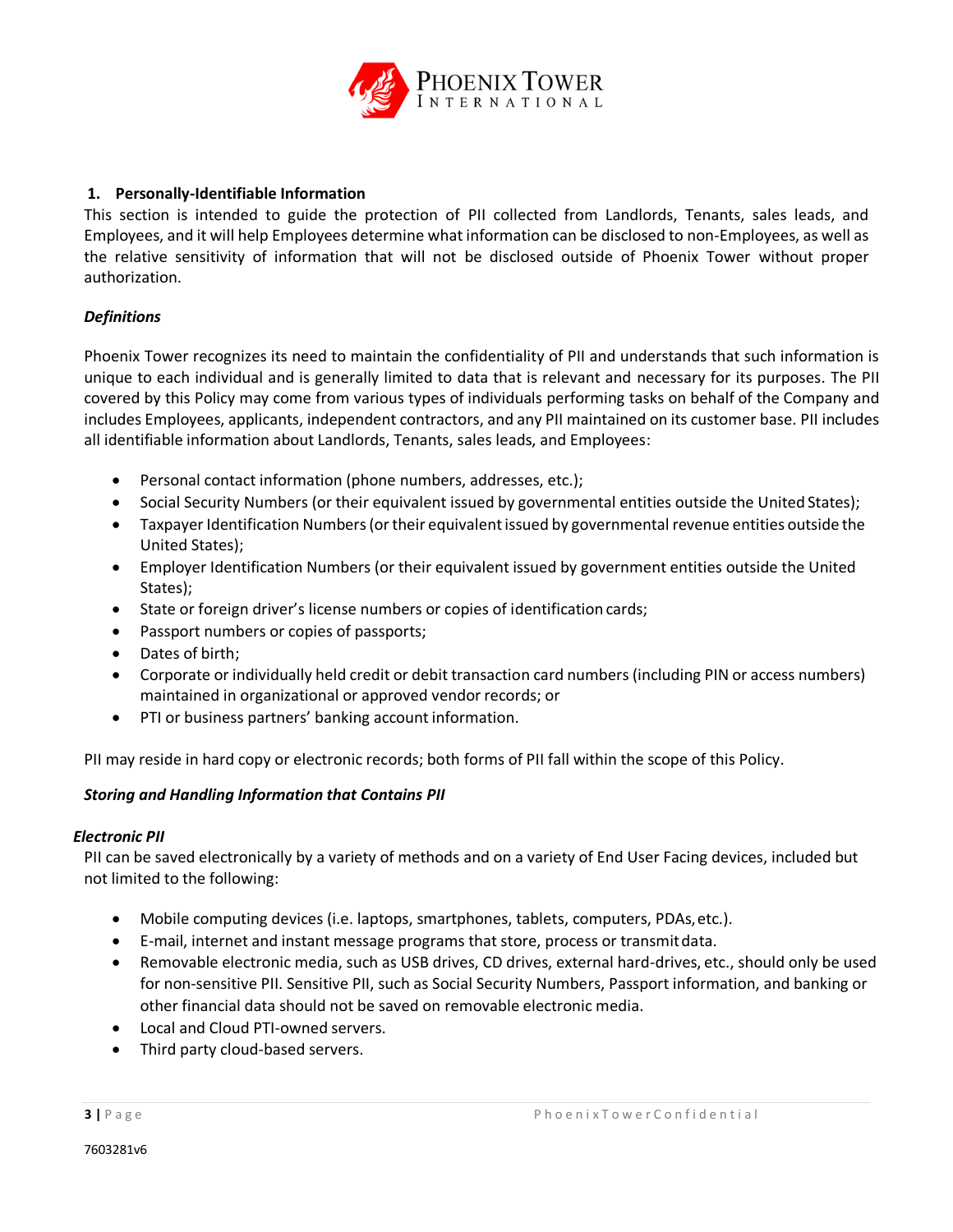

This Policy section sets forth the requirements and approval process for End User Facing Devices that are owned, managed or leased by PTI. Any End User Facing Devices that are not owned, leased or managed by PTI shall not be allowed to access or remove any local servers containingPII, unless authorized, in writing, by the Global General Counsel.

- Mobile computing devices (i.e. laptops, smartphones, tablet computers, PDAs, etc.) PII can be saved on mobile computing devices, but such devices should be password protected, encrypted, and have remote wipe capabilities. This is not a preferred method of storing PII and information stored on mobile computing devices should be viewed as a temporary storage location and the PII should be moved to a PTI server as soon as possible.
- **•** Email, internet and instant messaging programs The Company does not recommend transmitting PII via the internet or instant messaging programs. When PII is to be transferred via email, the following steps must be taken to ensure a secure transmission and minimize the risk of a breach after such PII is confirmed to have been saved to the localserver:
	- 1. Password protect the document, whether pdf, word or excel. If the document is in a format that is not easily protected (i.e., gif or jpeg), convert the document into a pdf file, password protect in thisformat and resave it. The "original" format can be deleted at this time and removed from the trash.
	- 2. Email the document with the language "\*\*CONFIDENTIAL\*\*" as a label following the subject name in the subject line.
	- 3. Contact the recipient by phone to confirm the recipient has received the email and provide them with the password. **\*NEVER SEND THE PASSWORD IN EMAIL \***
	- 4. Delete the attachment from the sent email.

Sensitive PII, such as Social Security Numbers, Passport information, and banking or other financial data should **not** be transmitted in email.

If any PII is received by PTI via internet or instant messaging programs, or any other insecure means, the information should be transferred immediately to the PTI server (first preference) or moved to the storage of a mobile computing device and then permanently deleted from the program in which it was received.

- **Removable electronic media –** PII can be saved on removable electronic media, such as USB drives, for the purposes of transporting information between media. The removable media devices should be password protected and encrypted. This is not a preferred method of storing PII. Information stored on removable electronic media should be viewed as a temporary storage location and the PII should be moved to a PTI server as soon as possible and removed from the removeable media. Sensitive PII, such as Social Security Numbers, Passport information, and banking or other financial data should **not** be saved in removable electronic media.
- **Local or Cloud PTI-owned server**  The preferred place for storage of all PII is on PTI-owned local or cloudbased servers and this method of storage should always be used first when available. All folders and data containing PII must be clearly labelled as such and access to these folders will be restricted only to those Employees that are required to have access in the day-to-day function of theirjobs.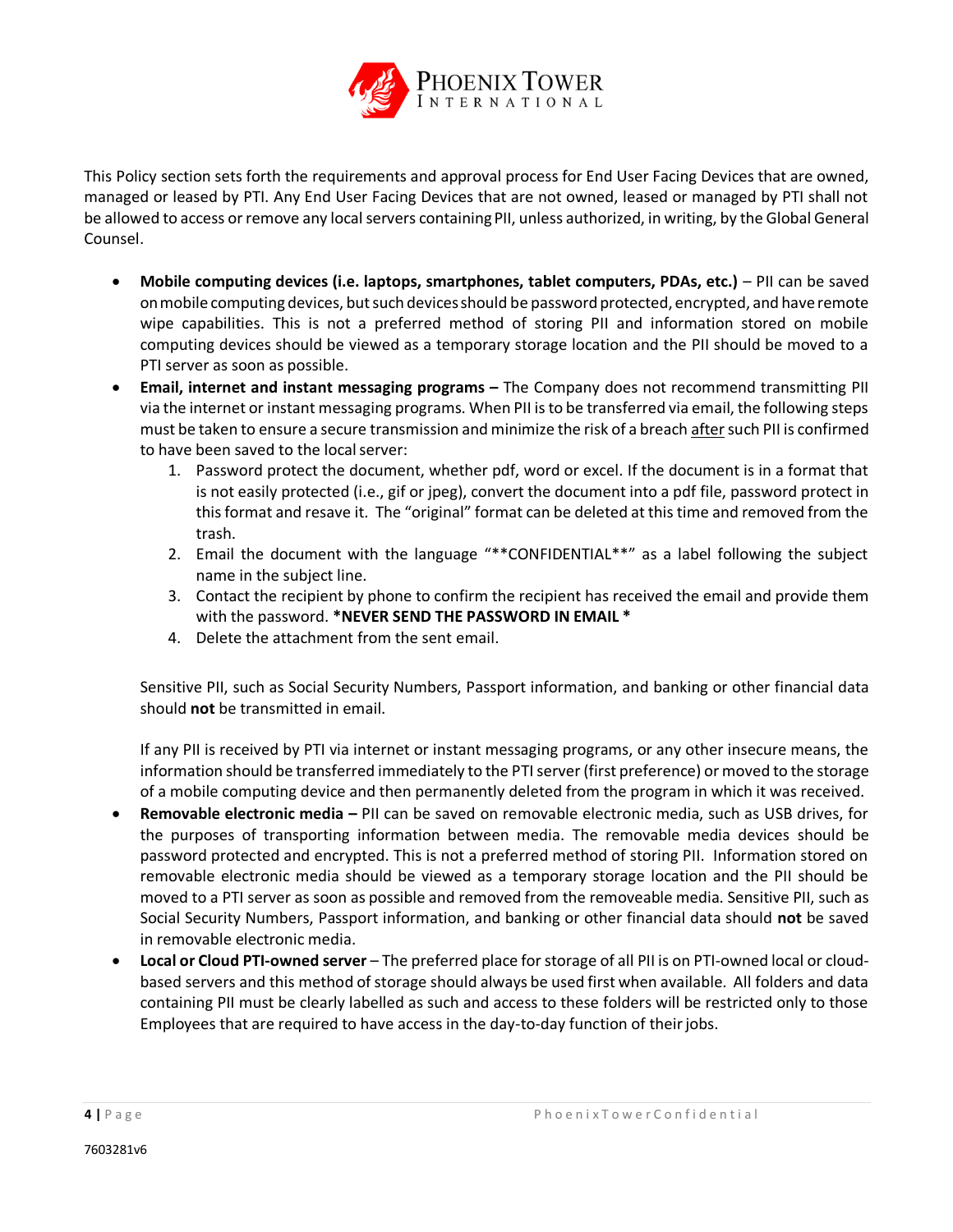

- **Hardcopy storage (on-site)**  PII stored in the office locations should be secured in locked drawers and preferably behind locked doors if possible. Access to these locations should be restricted to those Employees requiring the information in the performance of their daily work-functions. Keys to such secured locations should be kept only by the department head and any access provided to Employees documented in a log format. In no ordinary event are any documents containing PII to be taken out of the office and any such instances requiring the removal of PII from the office will require the approval of the CEO. All information, data and documents containing PII are to be clearly labeled so that all users are aware of the ownership, classification and value of the information. Information, data and documents containing PII will be transported safely and destroyed securely, to protect from unintentional disclosure. Information, data and documents containing PII will be stored securely when not in use.
- **Hardcopy storage (off-site) –** Storage of PII in hardcopy format off-site is not generally permissible without the written approval of the CEO. Data containing PII in hardcopy format should not be sent to off-site storage facilities as part of the site files, and under no circumstances are such data to be stored in Employees' homes. All information, data and documents containing PII are to be clearly labeled so that all users are aware of the ownership, classification and value of the information. Information, data and documents containing PII will be transported safely and destroyed securely to protect from unintentional disclosure. Information, data and documents containing PII will be stored securely when not in use.
- **Hardcopy Transportation –** When PII needs to be transported out of the office premises under approved situations, it should only be done by direct Employees of PTI. Sufficient care should be taken to ensure that the data containing PII is secured (locked briefcase, etc.) and that such data is always in the possession of the Employee while in transport.
- **Hardcopy Print Outs –** The printing of data containing PII and stored electronically should be avoided as much as possible. In situations where this is not possible, the Employee printing the data will need to receive prior approval from the department head, stating what materials are being printed and for what reason. The Employee will also be responsible for the destruction of the hard copy printouts, and will provide the department head with a statement containing the date of destruction, description of material destroyed, and the method used.

#### <span id="page-7-0"></span>*Access to PII by Employees*

Each department head is responsible foridentifying and maintaining a list of usersin their department thatshould have access to files (electronic or hard copy). The list should be updated as required and at a minimum should be reviewed yearly and upon a personnel event (e.g., hiring, separation, termination, promotion). The list will be provided to the IT department who in turn will be responsible for ensuring that access to softcopy files containing PII are restricted in accordance with the list. Each department head will be responsible for ensuring that access to the hardcopy files containing PII are restricted in accordance with the list. Department heads and/or the managers they designate must review user access upon any change in an affected individual's job roles and responsibilities, or Employee/independent contractor status (including but not limited to termination) and communicate any changes timely to IT.

#### <span id="page-7-1"></span>*Regulatory Requirements*

**5 |** P a g e P h o e n i x T o w e r C o n f i d e n t i a l It is the policy of the Company to comply with any international, federal or state statutes and regulations regarding the access, use, storage, and retention of PII. Phoenix Tower Legal and/or Compliance department(s) shall oversee all regulatory compliance issues. If any provision of this Policy conflicts with a statutory requirement of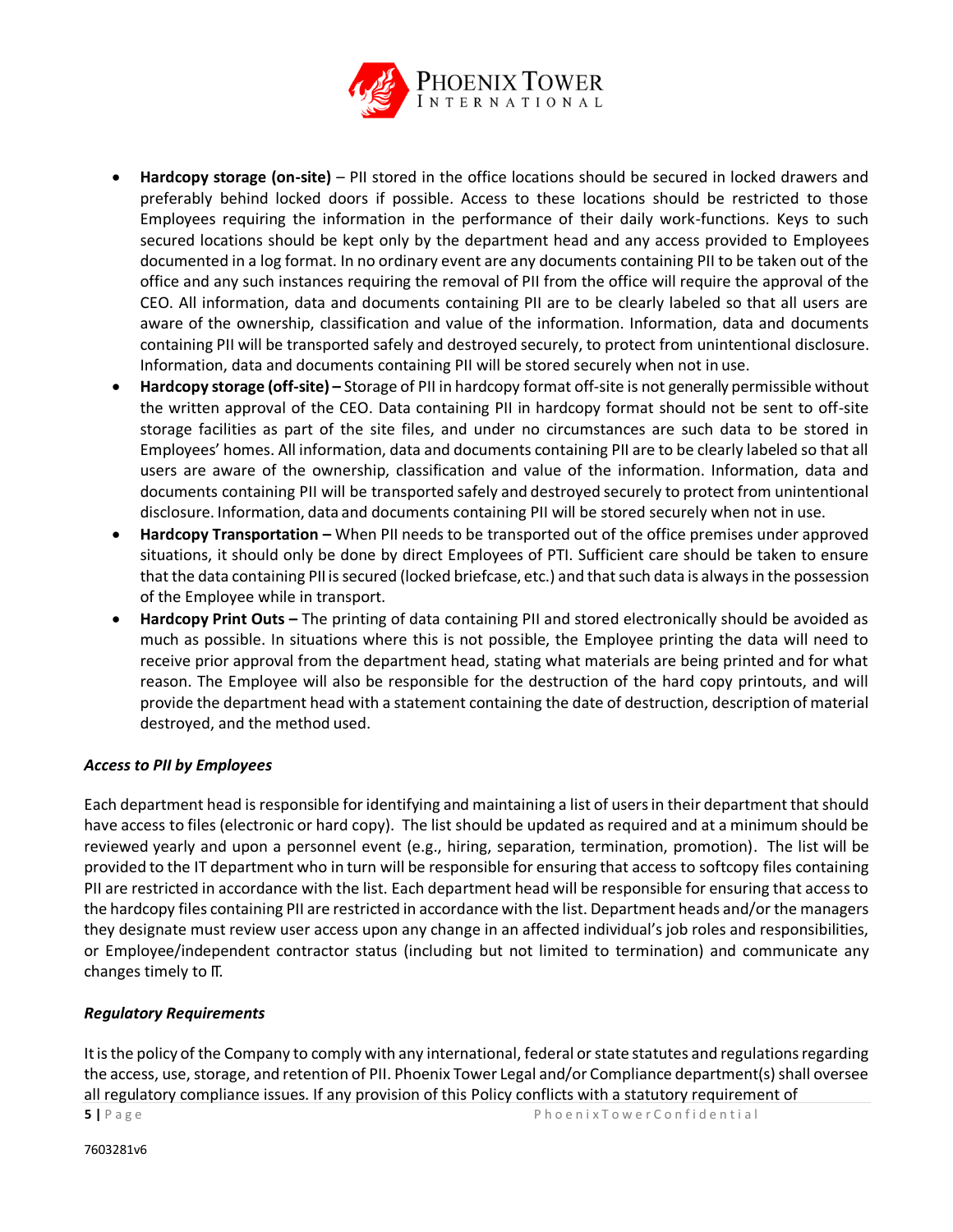

international, federal or state law governing PII, the Policy provision(s) that conflict shall be superseded.

# <span id="page-8-0"></span>*Training*

All new hires entering the Company are provided with introductory training regarding the proper management and protection of PII, and are provided a copy of this Policy and implementing procedures for the department to which they are assigned (if any). Employees in positions with regular ongoing access to PII or those transferred into such positions are provided with training reinforcing this Policy and procedures for the maintenance of PII data and shall receive training regarding the security and protection of PII data and company proprietary data at least annually. The training will be led by the IT department and will be part of the new Employee orientation in the case of new Employees. If an existing Employee is added to the PII access list, the Employee will receive a separate training as to the provisions of this Policy.

# <span id="page-8-1"></span>*Confirmation of Confidentiality*

All Company Employees must maintain the confidentiality of PII as well as company Confidential Information to which they may have access and understand that that such PII is to be restricted to only those with a business need to know.

# <span id="page-8-2"></span>*PII Data Breaches/Security Incidents*

If an Employee becomes aware of any use, access, or transfer of PII that conflicts with this Policy or any security incident, the Employee should report it to the Phoenix Tower Legal department immediately. Databases or data sets that include PII may be breached inadvertently or through wrongful intrusion. Please see Section 6 of this Policy for further information.

#### <span id="page-8-3"></span>*Violations of PII Policies and Procedures*

Phoenix Tower views the protection of PII data to be of the utmost importance. Infractions of this Policy or its procedures will result in disciplinary actions, which may include suspension or termination in the case of severe or repeat violations.

#### <span id="page-8-4"></span>*Monitoring Use of Computer Systems*

The Company has the right and capability to monitor electronic information created and/or communicated by persons using Company computer systems and networks, including e-mail messages and usage of the Internet. It is not the Company policy or intent to continuously monitor all computer usage by employees or other users of the Company computer systems and network. However, users of the systems should be aware that the Company may monitor usage, including, but not limited to, patterns of usage of the Internet (e.g., site accessed, on-line length, time of day access), and employees' electronic files and messages to the extent necessary to ensure that the Internet and other electronic communications are being used in compliance with the law and

with Company policy. Use of the Company's computer systems and networks will be deemed an as affirmative acknowledgement and consent of the above described monitoring.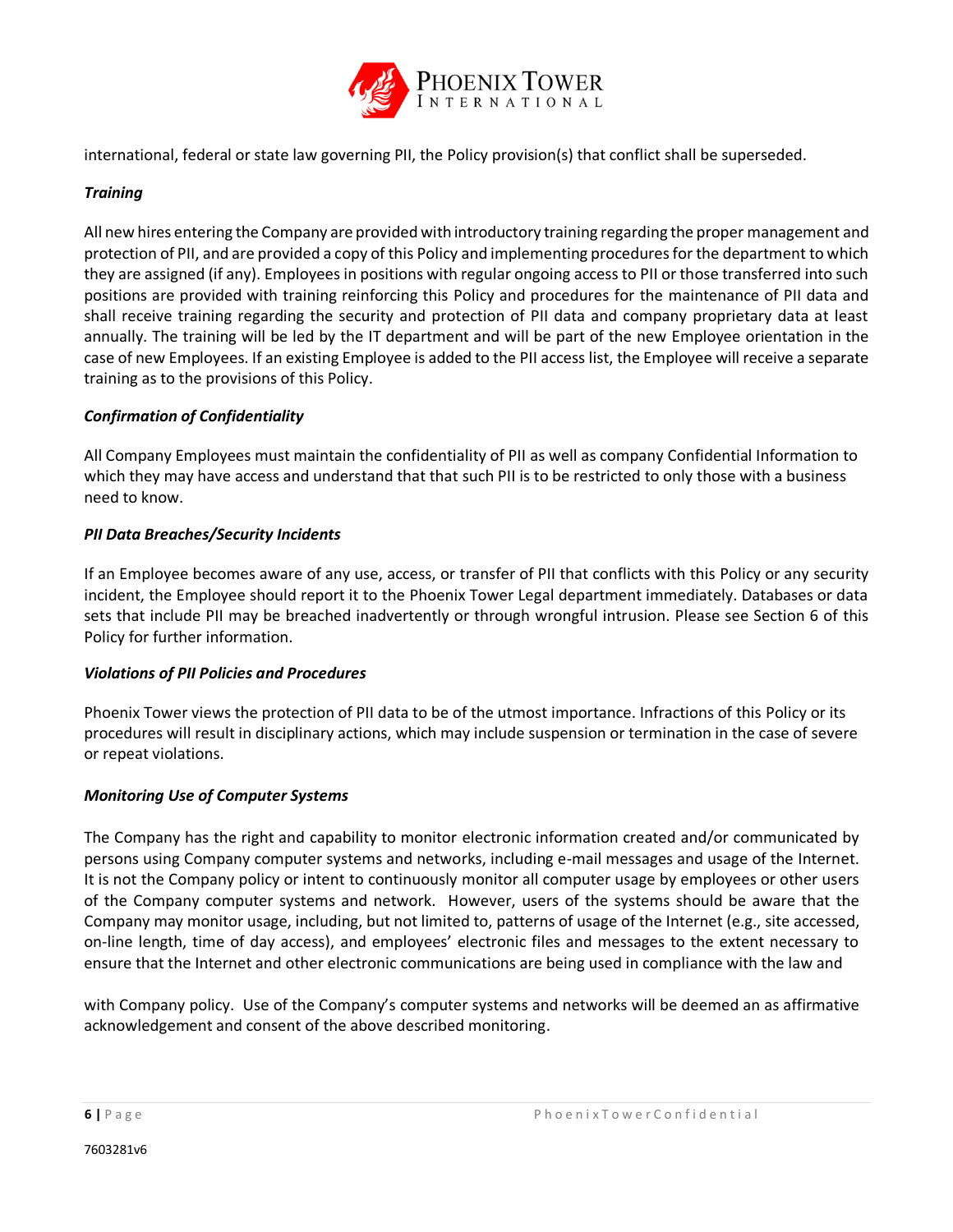

#### <span id="page-9-0"></span>**2. Acceptable Use**

The purpose of this section is to ensure the acceptable use of computer equipment owned, leased, or managed by Phoenix Tower. Inappropriate use exposes Phoenix Tower to risks including virus attacks, compromise of network systems and services, reputational harm, and legal issues.

#### <span id="page-9-1"></span>*General Use and Ownership*

- Users will be aware that the data they create or applications using the data on the corporate systems remains the property of PhoenixTower. Employees should have no expectation of privacy for their activities while using PTI computer equipment and no expectation of ownership including upon separation from the Company.
- For security and network maintenance purposes, authorized individuals within Phoenix Tower may monitor equipment, systems, and network traffic at any time.
- Phoenix Tower reserves the right to audit networks and systems on a periodic basis to ensure compliance with this Policy.

#### <span id="page-9-2"></span>*Security and Proprietary Information*

- Information kept on Phoenix Tower systems that contain PII will be clearly labeled as such in accordance with the Personally Identifiable Information section of this Policy. Users will strive to keep this informationsecure.
- Keep passwords secure and do not share accounts. Authorized users are responsible for the security and integrity of their passwords and accounts.
- Employees must use extreme caution when opening email attachments received from unknown senders, which may contain viruses or malware.
- Systems storing Phoenix Tower confidential information, or that are used for information processing, are not to be removed from the Phoenix Tower premises without official management approval.
- Employees should not use web browser auto-populate features or other features which save user ID and password information to online based business applications.

#### <span id="page-9-3"></span>*Prohibited Activities*

- Engaging in any activity that isillegal under local, state, federal or international law while utilizing Phoenix Tower-owned resources.
- Exporting software, technical information, encryption software or technology, in violation of international or regional export control laws, is illegal. The appropriate management will be consulted prior to the export of any material that is in question.
- Using a Phoenix Tower computing asset to actively engage in procuring or transmitting material that is in violation of sexual harassment or hostile workplace laws.
- Circumventing user authentication or security of any host, network or account. Unauthorized use of a network ID other than your own is strictly prohibited.
- Unauthorized attempts to circumvent network security, data protection, password security or
- installing/using software designed to circumvent any security or policy created and implemented by Phoenix Tower.
- Attempting to tamper with or manipulate another Employee's network communication orfiles.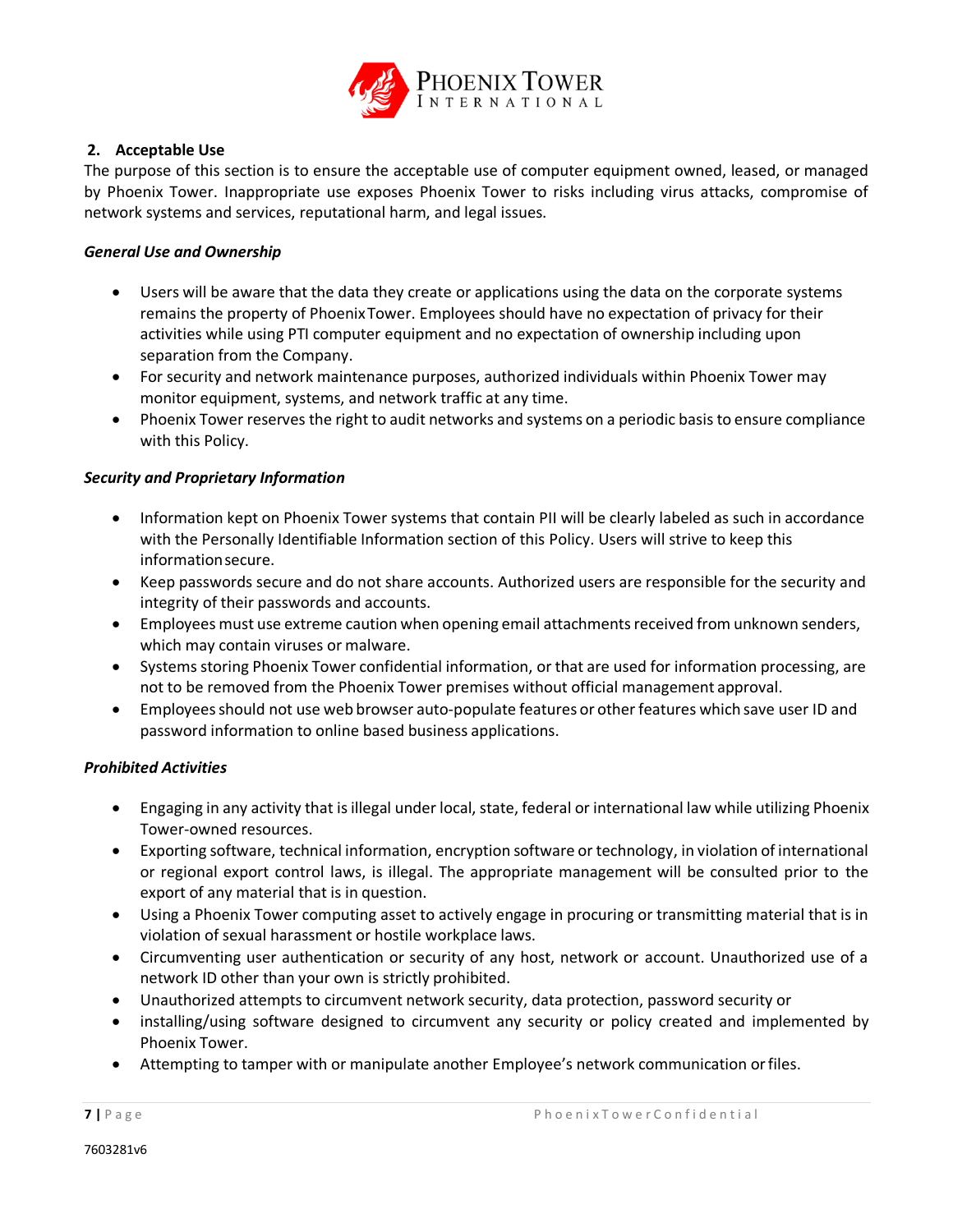

- Violating any copyright laws and their fair use provisions. This includes copying or "pirating" software or violating software licenses/agreements.
- Installation of unofficial applications on any Phoenix Tower assets without prior consent of IT.
- Disclosing confidential information and/or trade secrets.
- Users shall not purposely engage in gaining access to Company systems for which they do not have authorization, or a business need to know.

# <span id="page-10-0"></span>3. **Email Use**

This section is intended to provide guidelines for acceptable use of email and outline email retention procedures.

# <span id="page-10-1"></span>*Permitted Use*

- Company email and email systemsshould be used for business purposes only and must be consistent with PTI's policies and procedures for ethical conduct, safety, and compliance with applicable laws and business practices. Any personal communications on company email must be limited.
- Employees shall have no expectation of privacy in anything they store, send or receive on the Company's email system. PTI may monitor messages without prior notice.
- Employees must be complaint with Multi-Factor Authentication.

# <span id="page-10-2"></span>*Email containing PII*

- If PII is to be transferred via email the following steps must be taken to ensure a secure transmission and minimize the risk of a breach after such PII is confirmed to have been saved in the local server:
	- 1. Password protect the document, whether pdf, word or excel. If the document is in a format that is not easily protected (i.e., gif or jpeg), convert the document into a pdf file, password protect in thisformat and resave it. The "original" format can be deleted at this time and removed from the trash.
	- 2. Email the document with the language "\*\*CONFIDENTIAL\*\*" as a label following the subject name in the subject line.
	- **3.** Contact the recipient by phone to confirm the recipient has received the email and provide them with the password. **\*NEVER SEND THE PASSWORD IN THE SAME EMAIL AS THEPII\***
	- 4. Delete the attachment from the sent email.

Sensitive PII, such as Social Security Numbers, Passport information, and banking or other financial data should **not** be sent in an email.

• If any PII is received by PTI via email, internet or instant messaging programs, the information should be transferred immediately to the local server (first preference) or moved to the storage of a mobile computing device and then permanently deleted from the program in which it was received.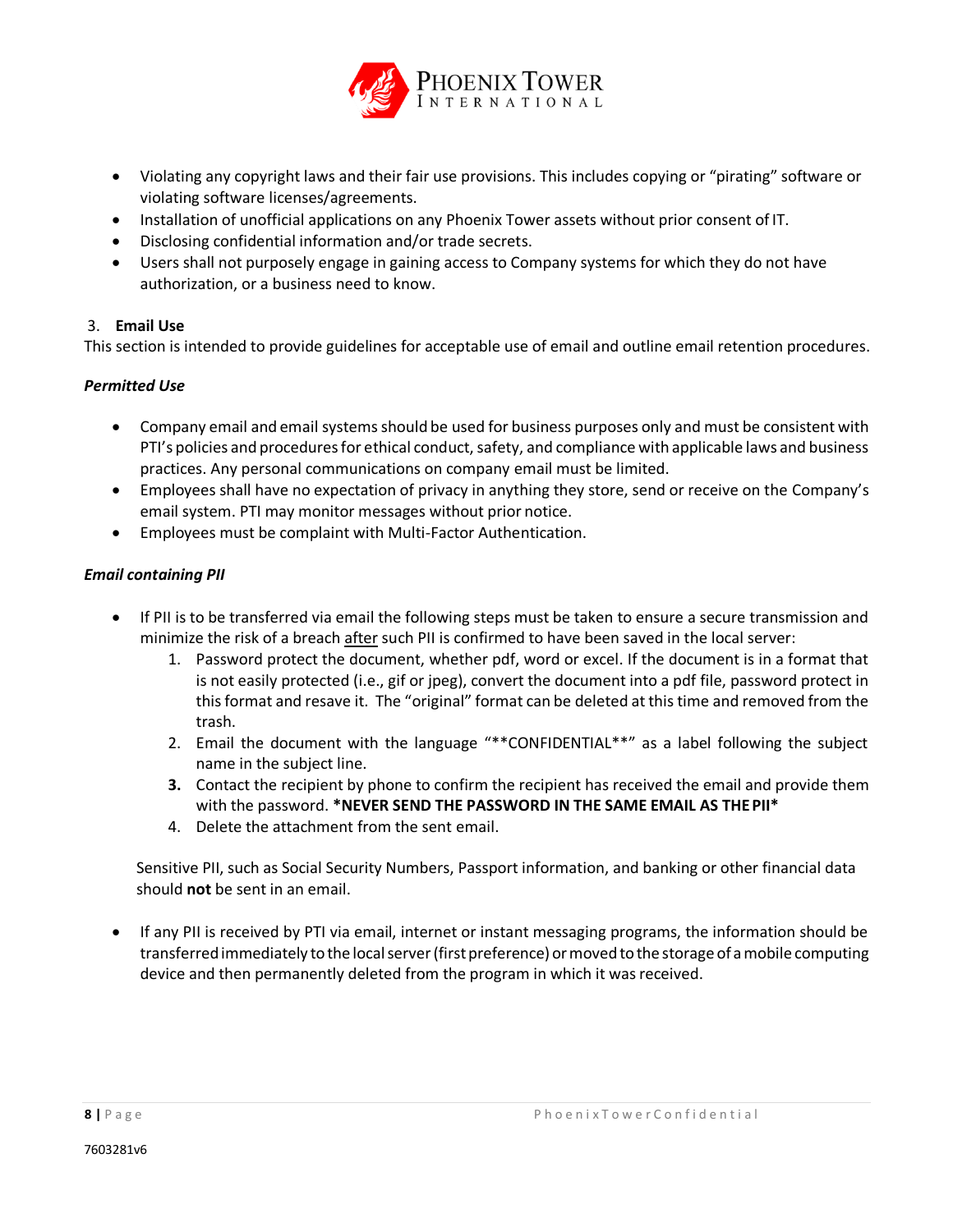

#### <span id="page-11-0"></span>*Prohibited Email and Communications Activities*

- Using PTI email for non-PTI related commercial uses or frequent personal use.
- Automatically forwarding PTI email to third-party email systems or platforms.
- Deleting or altering the system generated legal disclaimer message attached to every PTI email.
- Sending unsolicited email messages, including the sending of "junk mail" or other advertising or solicitation material to individuals who did not specifically request such material (email spam).
- The creation or distribution of any disruptive or offensive messages. Employees who receive any emails with this content from any Phoenix Tower Employee will report the matter to their supervisor immediately.
- Using non-Phoenix Tower email accounts (Hotmail, Gmail, et. al.) for official Phoenix Tower business, or forwarding emails received in Phoenix Tower email accounts to personal or non-Phoenix Tower email accounts (Hotmail, Gmail, et. al.).
- Subscription to electronic services or other contracts using PTI email addresses without a valid business reason.

#### <span id="page-11-1"></span>*Mobile devices*

- Employees must obtain prior approval from their manager or supervisor before attempting to access PTI email via personal mobile devices.
- Phoenix Tower provides access to email via mobile personal devices consistent with this Policy. Phoenix Tower is not liable for lost data in the event a device is erased (either due to user error or by security features that are implemented). This policy applies to all handheld End User Device and any other device that may access Phoenix Tower email services and/or protected Phoenix Tower data. Compliance with this Policy is a requirement for all handheld computing devices storing or accessing Phoenix Tower protected data.
- Users that use a handheld computing device to access Phoenix Tower email, data, records or documents should implement the following security features to the extent they are available on the device:
	- $\circ$  Be configured to log-off or power down no longer than ten (10) minutes after the last user activity.
	- o Require a power-on password or passcode.
	- o Require a minimum password length of four (4) characters or keys.
	- $\circ$  Provide a device reset (data erasure) if an incorrect password is entered more than eight (8) consecutive times, when technically feasible.
	- o Device must be encrypted.
- Users that use a handheld computing device to access Phoenix Tower email, data, records or documents should bring their device to IT to ensure these security features are implemented.

#### <span id="page-11-2"></span>*Equipment Disposal*

Prior to disposal or transfer, all handheld computing devices and associated memory cards should be completely cleared of all Phoenix Tower data. Upon termination of an Employee's access to Phoenix Tower systems, the individual will bring his/her handheld computing device to IT so that IT can remove any Phoenix Tower data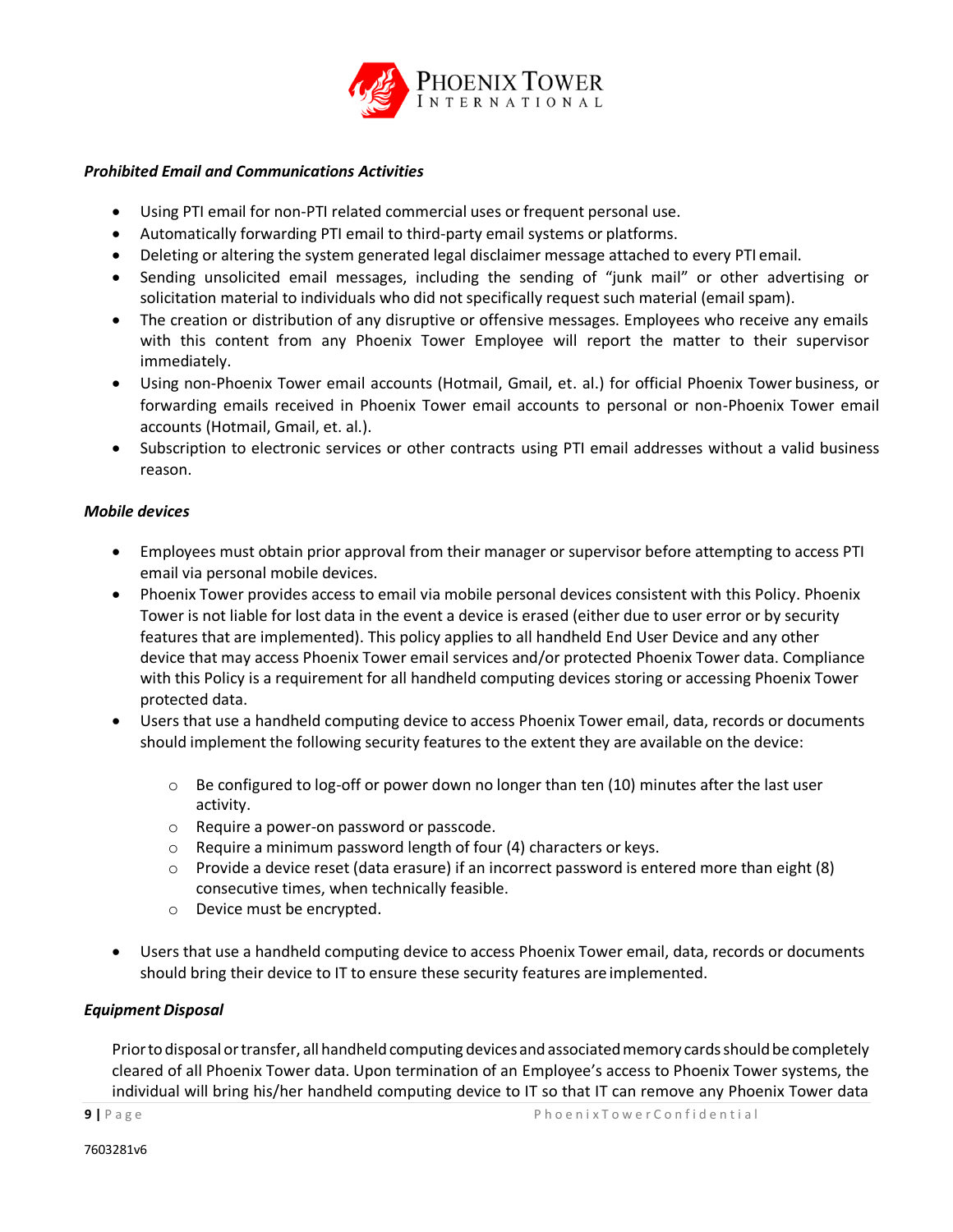

from the device.

# <span id="page-12-0"></span>*Reporting*

- Loss, theft, or any unauthorized use of a handheld End User Device that has been used to store or access protected Phoenix Tower information constitutes a disclosure and must be reported to Phoenix Tower IT.
- IT will coordinate with Legal and the user's supervisor to determine the extent to which a PTI-owned or personal End User Device should be wiped or cleared upon loss or theft and at the end of the user's employment with PTI. If it is determined that a remote wipe is necessary and possible, IT will attempt to limit the data erased to only Phoenix Tower information to the extent technically possible on the PTIowned devices and/or devices wherein refunds apply.

# <span id="page-12-1"></span>**4. Use of the Internet**

The Company will provide Internet access to employees and contractors who are connected to the internal network and who have a business need for this access.

The Internet is a business tool for the Company. It is to be used for business-related purposes such as: communicating via electronic mail with suppliers and business partners, obtaining useful business information, and research relevant technical and business topics.

The Internet service may not be used for transmitting, retrieving, or storing any communications of a discriminatory or harassing nature or which are derogatory to any individual or group, obscene or pornographic, or defamatory or threatening in nature for "chain letters" or any other purpose which is illegal or for personal gain.

#### <span id="page-12-2"></span>5. **Personnel**

The purpose of this section is to reduce the risk of human error, theft, fraud, or misuse of facilities. Because the security of our information assets is a critical component of our business model, it is vital that all Phoenix Tower Employees be subjected to certain standards to ensure credibility and security.

#### <span id="page-12-3"></span>*Storing PII on Company Systems*

- Notwithstanding Phoenix Tower's respect for Employee's privacy in the workplace, it reserves the right to have access to all information created and stored on Phoenix Tower's systems.
- Phoenix Tower has the right to monitor all information received, stored, transmitted, and/or created on Phoenix Tower's systems.

•

# <span id="page-12-4"></span>*Sharing Confidential Information*

- Confidential Information will be shared only with other authorized persons.
- Organization information has its own individual levels of sensitivity, and must not be divulged to staff that do not have authorization to access that information.
- All data and information not in the public domain, relating to Phoenix Tower's business and its Employees, must remain confidential at all times.
- Confidential information must not be divulged to family members who do not have clearance to receive such information.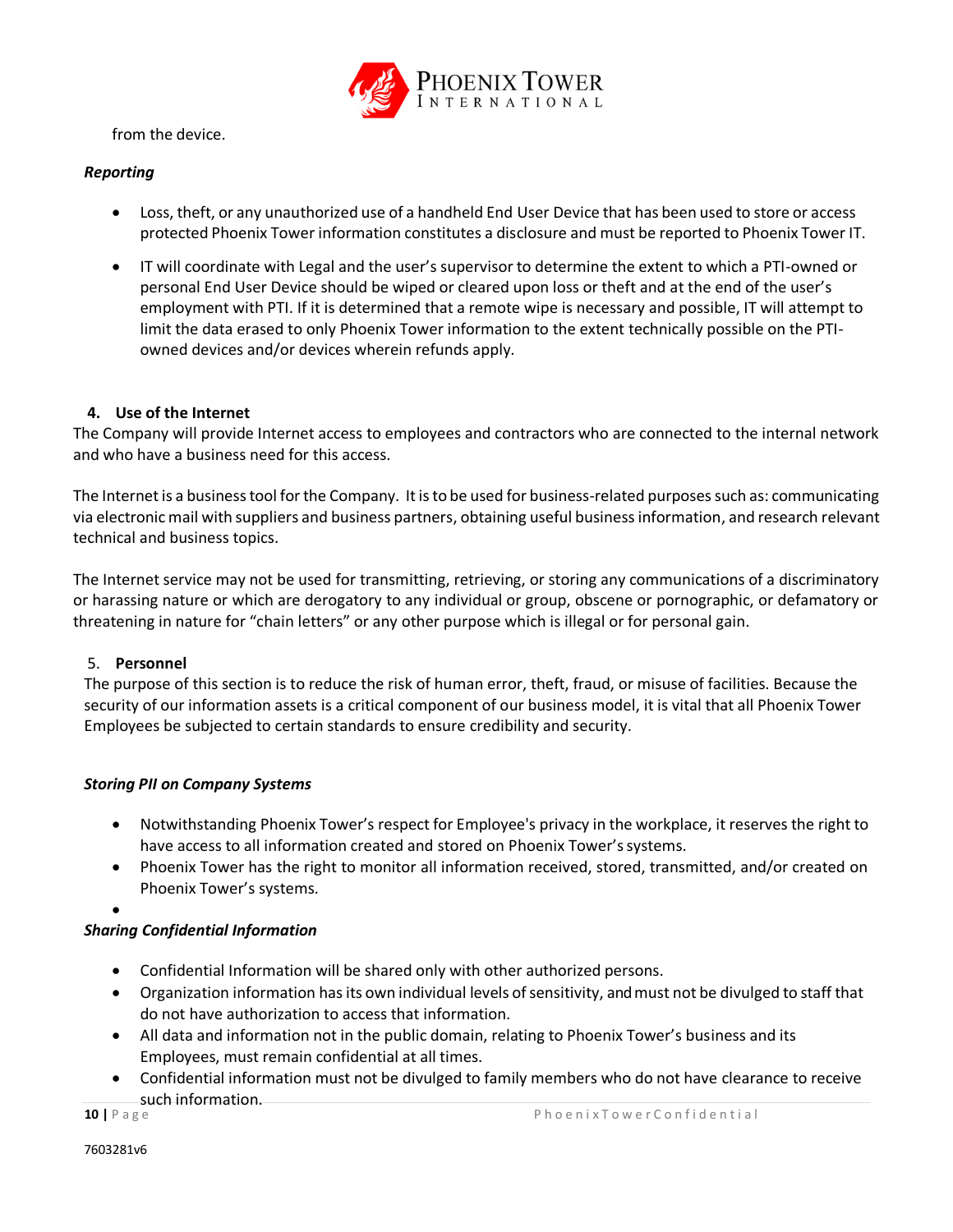

# <span id="page-13-0"></span>6. **Physical Security**

This section prohibits unauthorized physical access to Phoenix Tower premises and information and prevents damage to or interference with normal business operations. This Policy also covers all physical security of entrances, office working facilities, and other critical areas that must be secure in order to protect assets.

# <span id="page-13-1"></span>*Physical Security*

- Security doors, badge readers, and PIN keypads are in use to secure areas with critical information. Only authorized Employees may enter these secure areas.
- Staff will be electronically monitored according to which areas that they have been granted access to. This is to mitigate the dangers of theft, vandalism, and unauthorized use of the systems.
- Areas where secure information is handled (including information processing and computing facilities) will be subjected to strict access controls to ensure that no unauthorized Employees or people outside of the organization are granted access.

#### <span id="page-13-2"></span>*Securing Unattended Workstations and Working Facilities*

- Equipment is always to be safeguarded appropriately, especially when left unattended.
- Prior to leaving your desk, if your desk will be out of sight, your computer must be logged off or locked in order to prevent unauthorized access.
- Printers and fax machines will be cleared of sensitive data daily. Sensitive documents sent to printers or fax machines should be secured as soon as they are printed.

#### <span id="page-13-3"></span>*Lending Keys, Security Codes, or Security Access Badges to Others*

- The use of keys, whether physical or electronic, to access secure areas is to be strictly limited to the Employee to which the keys were assigned. The lending of keys, security codes, or security access badges to non-PTI Employees and/or outside persons is prohibited.
- Failure to abide by this Policy could be viewed as a security breach and is subject to disciplinaryaction.

#### <span id="page-13-4"></span>*Handling Strangers on the Premises*

• If a stranger is not accompanied by an Employee of Phoenix Tower, Employees will challenge the stranger's presence on the organization's premises.

# <span id="page-13-5"></span>**7. Access Control**

A fundamental component of our Information Security Policy is controlling access to the critical information resources that require protection from unauthorized disclosure or modification. The fundamental meaning of access control is that permissions are assigned to individuals or systems that are authorized to access specific resources. Access controls exist at various layers of the system, including the network. Access control is implemented by logon ID and password. At the application and database level, other access control methods can be implemented to further restrict access. The application and database systems can limit the number of applications and databases available to users based on their job requirements.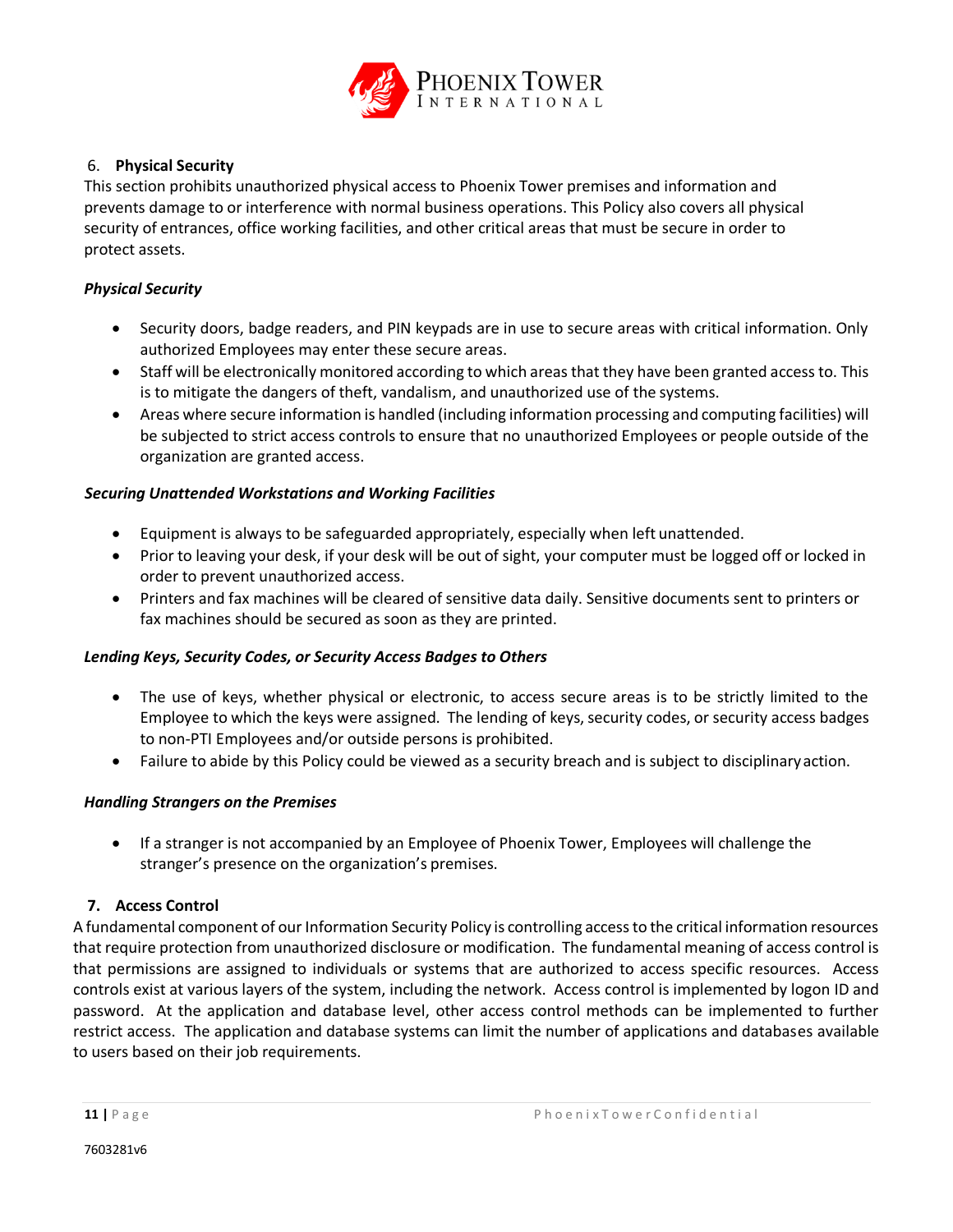

#### <span id="page-14-0"></span>*User System and Network Access – Normal User Identification*

All users will be required to have a unique logon ID and password for access to systems. The user's password should be kept confidential and MUST NOT be shared with management & supervisory personnel and/or any other employee whatsoever. All users must comply with the following rules regarding the creation and maintenance of passwords:

- Password must be complex. That is, do not use any common name, noun, verb, adverb, or adjective. These easy passwords can be easily cracked using standard "hacker tools".
- Passwords should not be posted on or near computer terminals or otherwise be readily accessible in the terminal.
- Password must be changed every 60 days.
- User accounts will be frozen after 5 failed logon attempts.
- Logon IDs and passwords will be suspended after 20 days without use.

Users are not allowed to access password files on any network infrastructure component. Password files on servers will be monitored for access by unauthorized users. Copying, reading, deleting, or modifying a password file on any computer system is strictly prohibited.

Users will not be allowed to logon as a System Administrator. Users who need this level of access to production systems must request a Special Access account as outlined elsewhere in this document.

Employee Logon IDs and passwords will be deactivated as soon as possible if the employee is separated, terminated, fired, suspended, placed on leave, or otherwise leaves the employment of the Company office.

Supervisors / Managers shall immediately and directly contact the Company IT department to report any change in employee status that requires terminating or modifying employee logon access privileges.

Employees who forget their password must call the IT department or follow the tools provided for IT to get a new password assigned to their account. The employee must identify himself/herself by (e.g., employee number) to the IT department.

Employees will be responsible for all transactions occurring during Logon sessions initiated by use of the employee's password and ID. Employees shall not logon to a computer and then allow another individual to use the computer or otherwise share access to the computer systems.

#### <span id="page-14-1"></span>*System Administrator Access*

System Administrators, network administrators, and security administrators will have high privilege access to host systems, routers, hubs, and firewalls as required to fulfill the duties of their job.

All system administrator passwords will be **DELETED** immediately after any employee who has access to such passwords is separated, terminated, fired, or otherwise leaves the employment of the company. Employees placed on administrative or disciplinary leave shall have their passwords suspended until active employment status is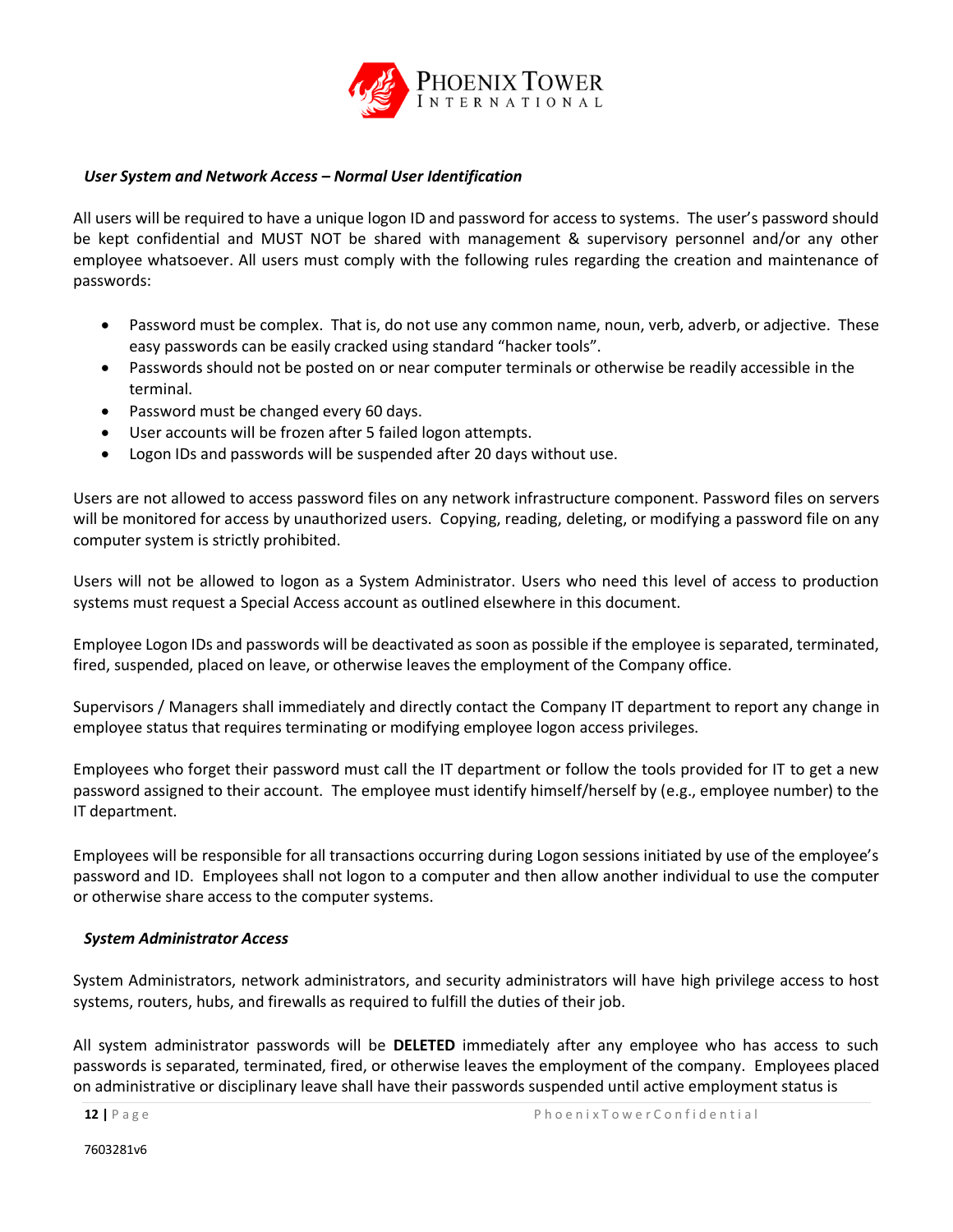

restored.

#### <span id="page-15-0"></span>*Special Access*

Special access accounts are provided to individuals requiring temporary system administrator privileges to perform their job. These accounts are monitored by the Company and require the permission of the user's Company IT. Monitoring of the special access accounts is done by entering the users into a specific area and periodically generating reports to management. The reports will show who currently has a special access account, for what reason, and when it will expire. Special accounts will expire in 2 days and will not be automatically renewed without written permission.

# <span id="page-15-1"></span>*Connecting to Third-Party Networks*

This policy is established to ensure a secure method of connectivity provided between the Company and all thirdpart companies and other entities required to electronically exchange information with the Company.

"Third-party" refers to vendors, consultants and business partners doing business with the Company, and other partners that have a need to exchange information with the Company. Third-party network connections are to be used only by the employees of the third-party, only for the business purposes of the Company. The third-party Company will ensure that only authorized users will be allowed to access information on the Company network. The third-party will not allow Internet traffic or other private network traffic to flow into the Company network. A thirdparty network connection is defined as one of the following connectivity options:

• A network connection will terminate on a Firewall and the third-party will be subject to standard company authentication rules.

This policy applies to all third-party connection requests and any existing third-party connections. In cases where the existing third-party network connections do not meet the requirements outlined in this document, they will be redesigned as needed.

All requests for third-party connections must be made by submitting a written request and be approved by the IT department.

#### <span id="page-15-2"></span>*Connecting Devices to the Network*

Only authorized devices may be connected to the Company network(s). Authorized devices include PCs and workstations owned by the Company that comply with the configuration guidelines of the Company. Other authorized devices include network infrastructure devices used for network management and monitoring.

Users shall not attach to the network: non-company computers that are not authorized, owned and/or controlled by Company. Users are specifically prohibited from attaching any non-company device like laptops, computers, external hard drives, phones, tablets to the Company network.

NOTE: Users are not authorized to attach any device that would alter the topology characteristics of the Network or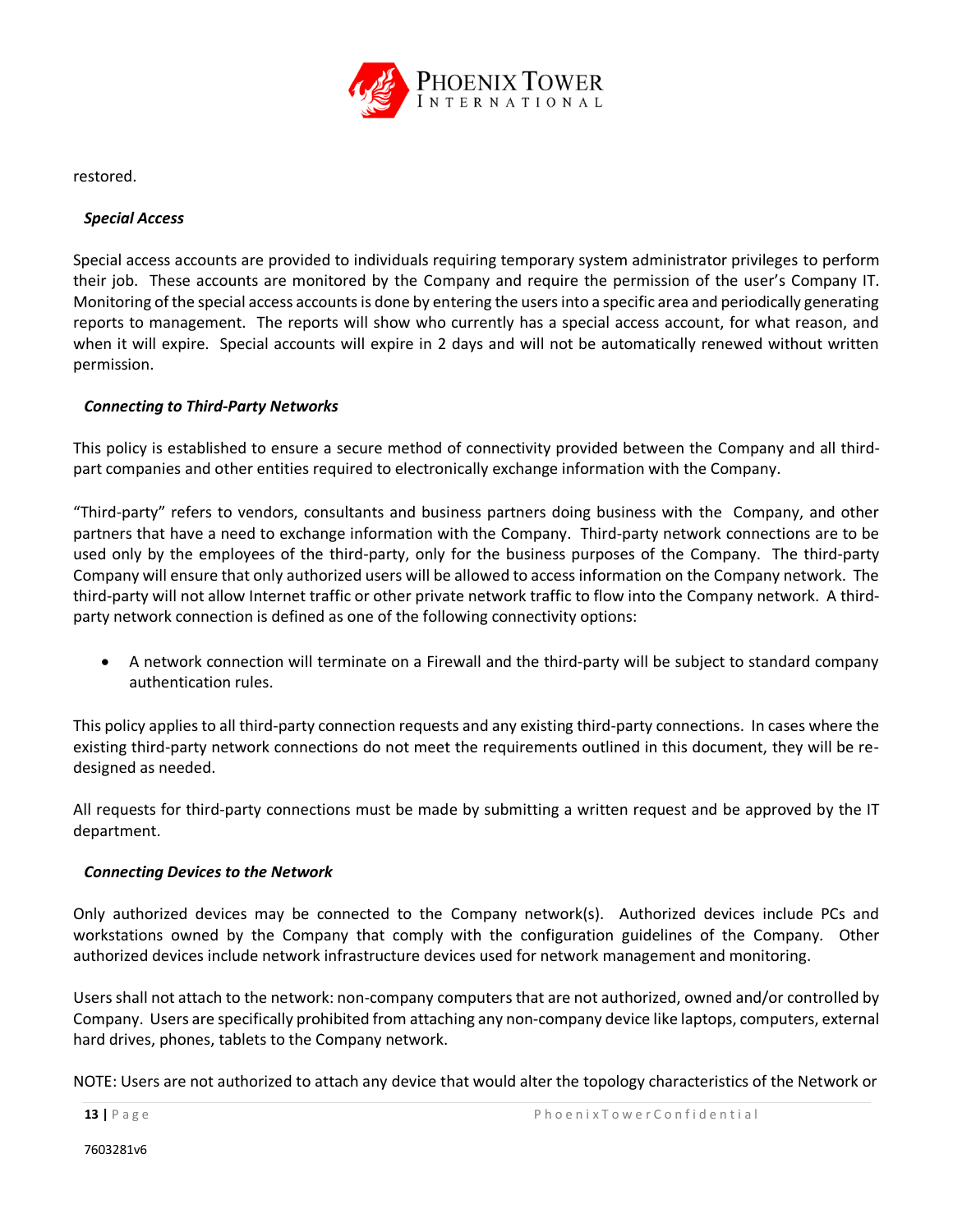

any unauthorized storage devices (e.g., thumb drives and writable CDs).

#### <span id="page-16-0"></span>*Remote Access*

Only authorized persons may remotely access the Company network. Remote access is provided to those employees, contractors and business partners of the Company that have a legitimate business need to exchange information, copy files or programs, or access computer applications. Authorized connections can be remote PC to the network or a remote network to company network connection. The only acceptable method of remotely connecting into the internal network is using a secure ID.

#### <span id="page-16-1"></span>*Unauthorized Remote Access*

The attachment of hubs to a user's PC or workstation that is connected to the Company Local Area Network (LAN) is prohibited without the written permission of the Company. Additionally, users may not install personal software designed to provide remote control of the PC or workstation. This type of remote access bypasses the authorized highly secure methods of remote access and poses a threat to the security of the entire network.

#### <span id="page-16-2"></span>8. **Incident Response and Data Breach Reporting**

In the event of a security incident, it is important that Phoenix Tower Employees are able to identify and respond appropriately. Each potential incident will be investigated to a level deemed appropriate by Legal and IT. Properly and timely responding to information security incidents will help to protect Phoenix Tower's assets.

#### <span id="page-16-3"></span>*Reporting*

- Each Employee is responsible for reporting all identified or suspected Information Security weaknesses, including but not limited to potential or actual PII data breaches, immediately to IT and/or Legal/Compliance:
	- o Hotline: 1-844-348-5247 or [https://secure.ethicspoint.com](https://secure.ethicspoint.com/)
	- o Email: [security@phoenixintnl.com](mailto:security@phoenixintnl.com)
- A breach of confidentiality, or unauthorized disclosure of Phoenix Tower Confidential Information, is also considered an Information Security incident and must be reported as outlined above.
- IT will record reported security incidents to monitor both the types of security incidents as well as the volume of incidents occurring at Phoenix Tower.
- Evidence relating to an information security breach must be properly collected as directed by the IT department manager and forwarded to the IT department. It must be collected to comply with statutory, regulatory or contractual obligations and avoid violations? of criminal or civil law.
- After conducting an initial investigation, the IT department manager will determine whether or not the event is indeed an information security incident. If a security incident has occurred, Legal will determine if the incident constitutes a data breach for which reporting is required, and of data breaches involving PII.
- Legal will maintain a record of reported security incidents that constitute a data breach.
- Information relating to information security incidents may only be released by authorized persons. Employees may not release any information regarding a security incident outside of PTI without the express permission of the Legal team.